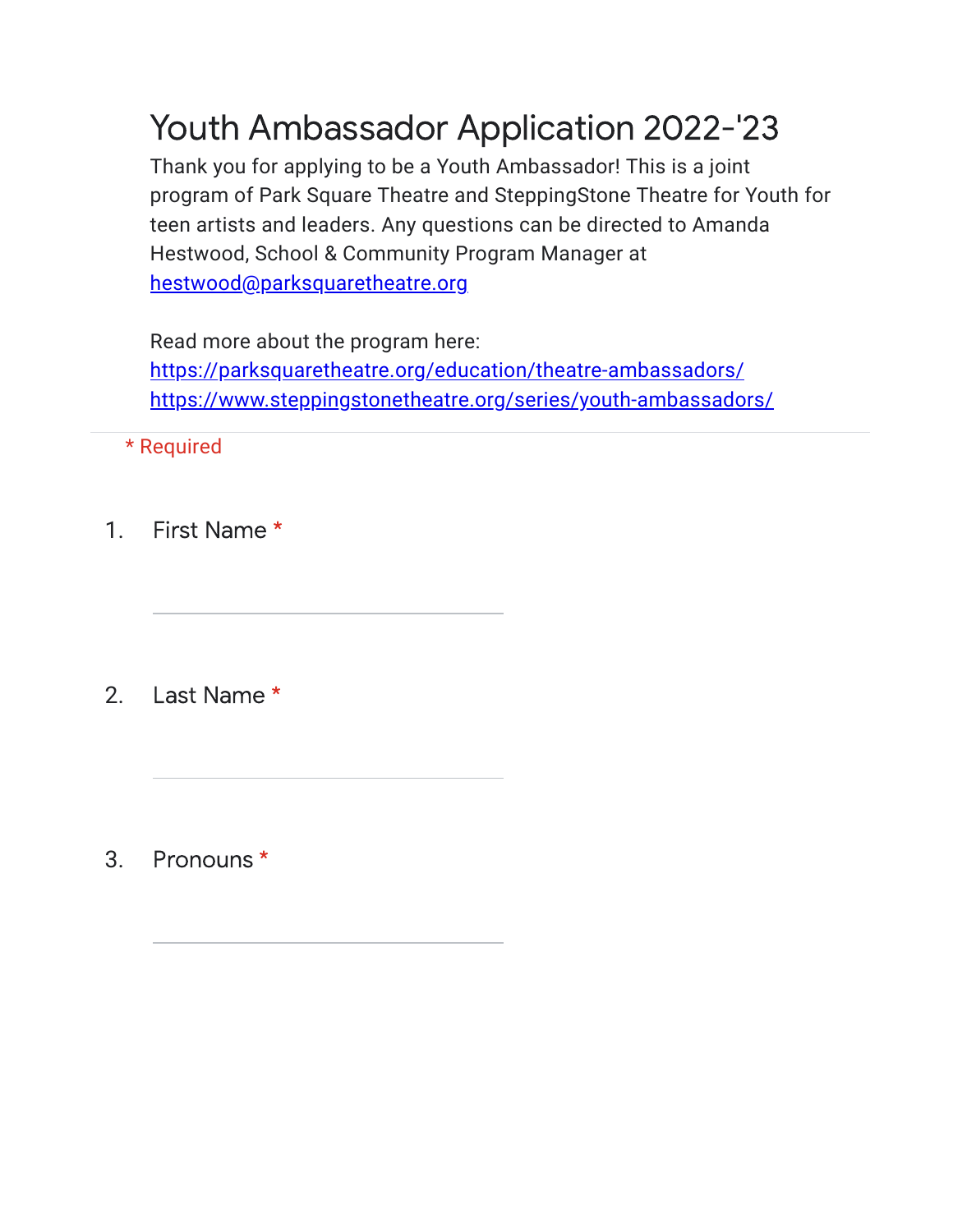| Home Address *                              |
|---------------------------------------------|
|                                             |
|                                             |
| Phone Number *                              |
| Email Address *                             |
| What grade are you entering in fall 2022? * |
| Mark only one oval.                         |
| Sophomore                                   |
| Junior                                      |
|                                             |

8. School Name \*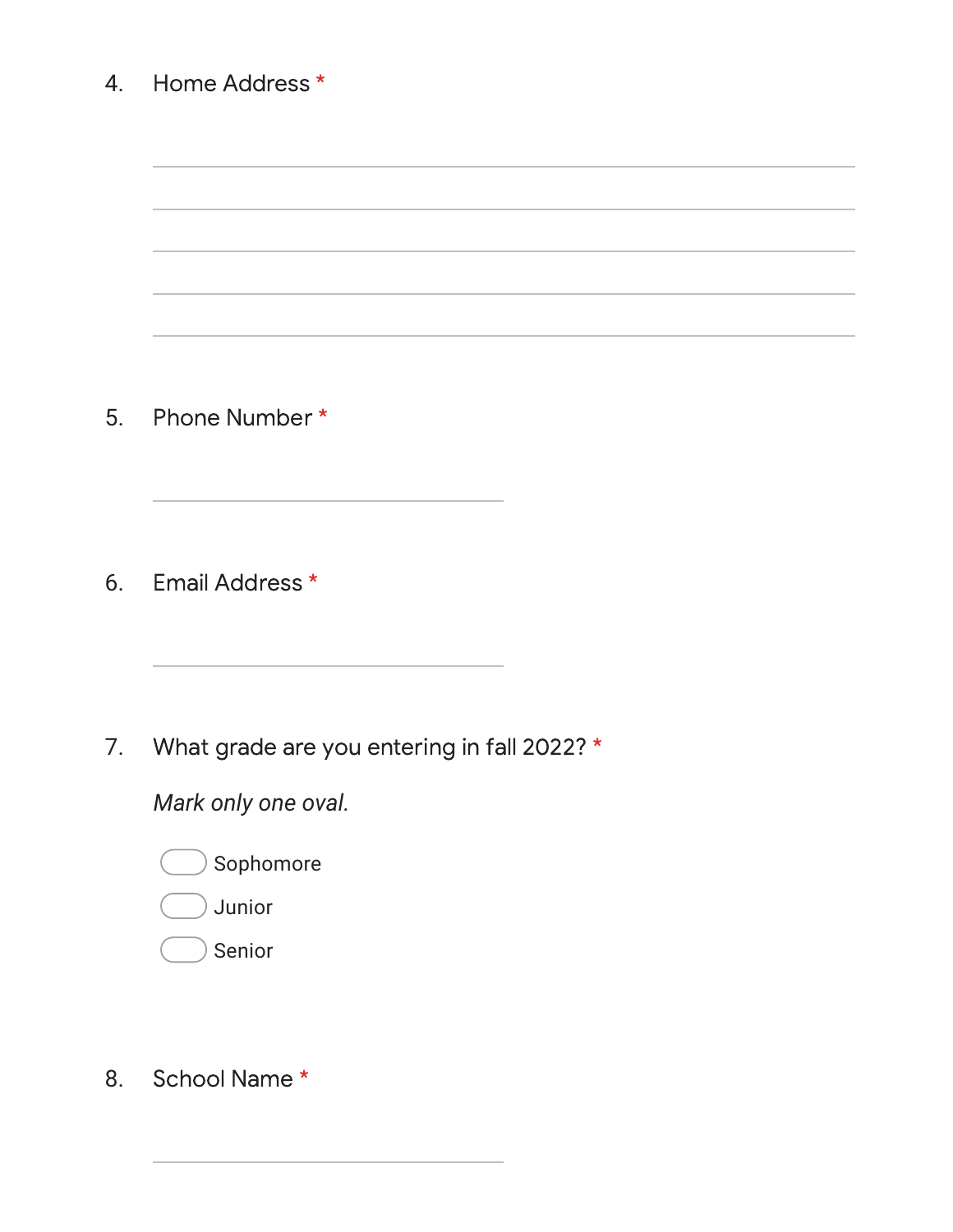9. Caregiver Name \*

10. Caregiver Phone Number & Email Address \*

Short Answer Questions

11. List your theatre involvement for the past three years including all classes, productions, workshops, etc. \*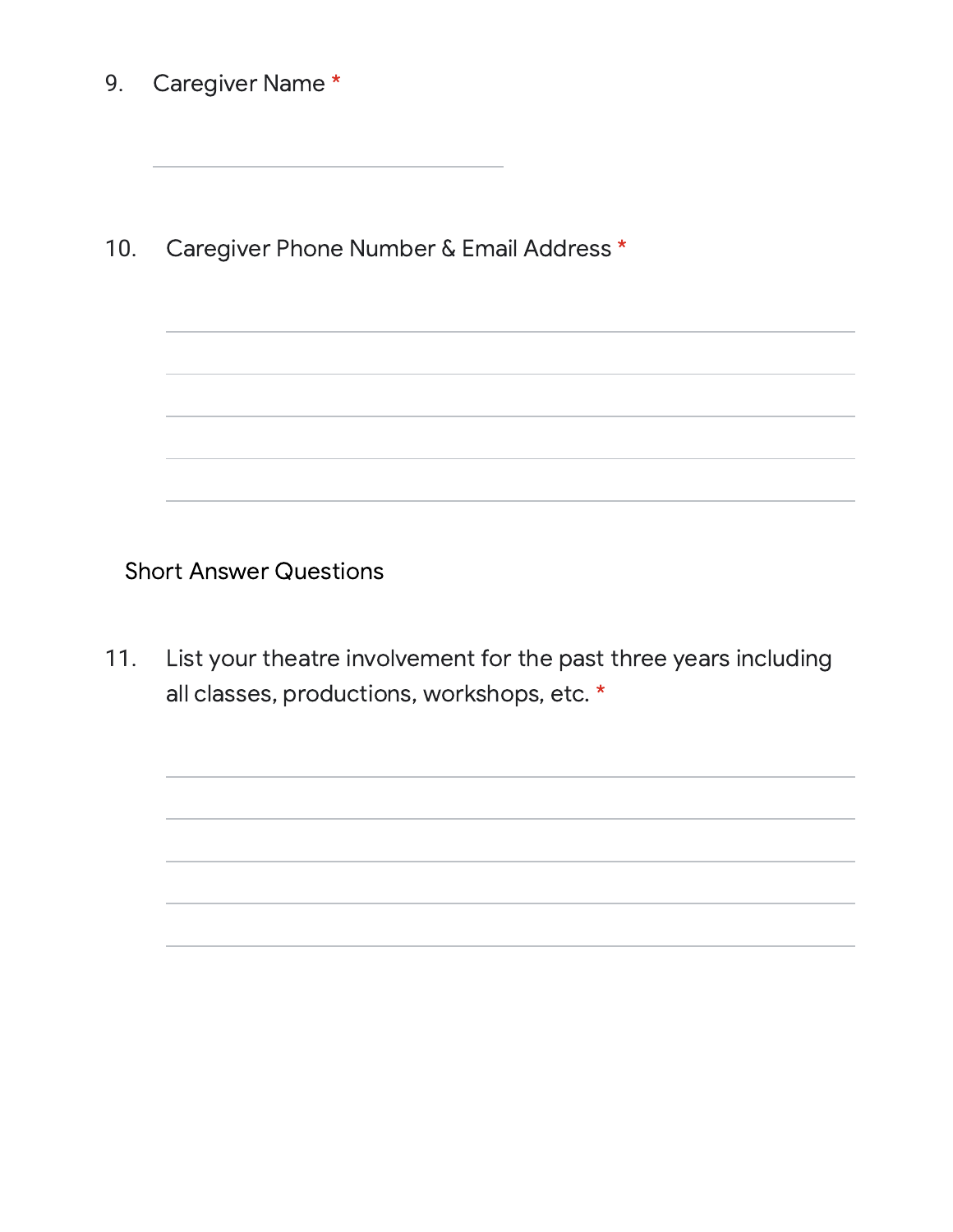12. What does theatre mean to you? Why does it matter in the world? \*

13. What are your future goals? How does art or theatre shape where you are headed? \*

14. What do you want to get out of the Youth Ambassador experience? \*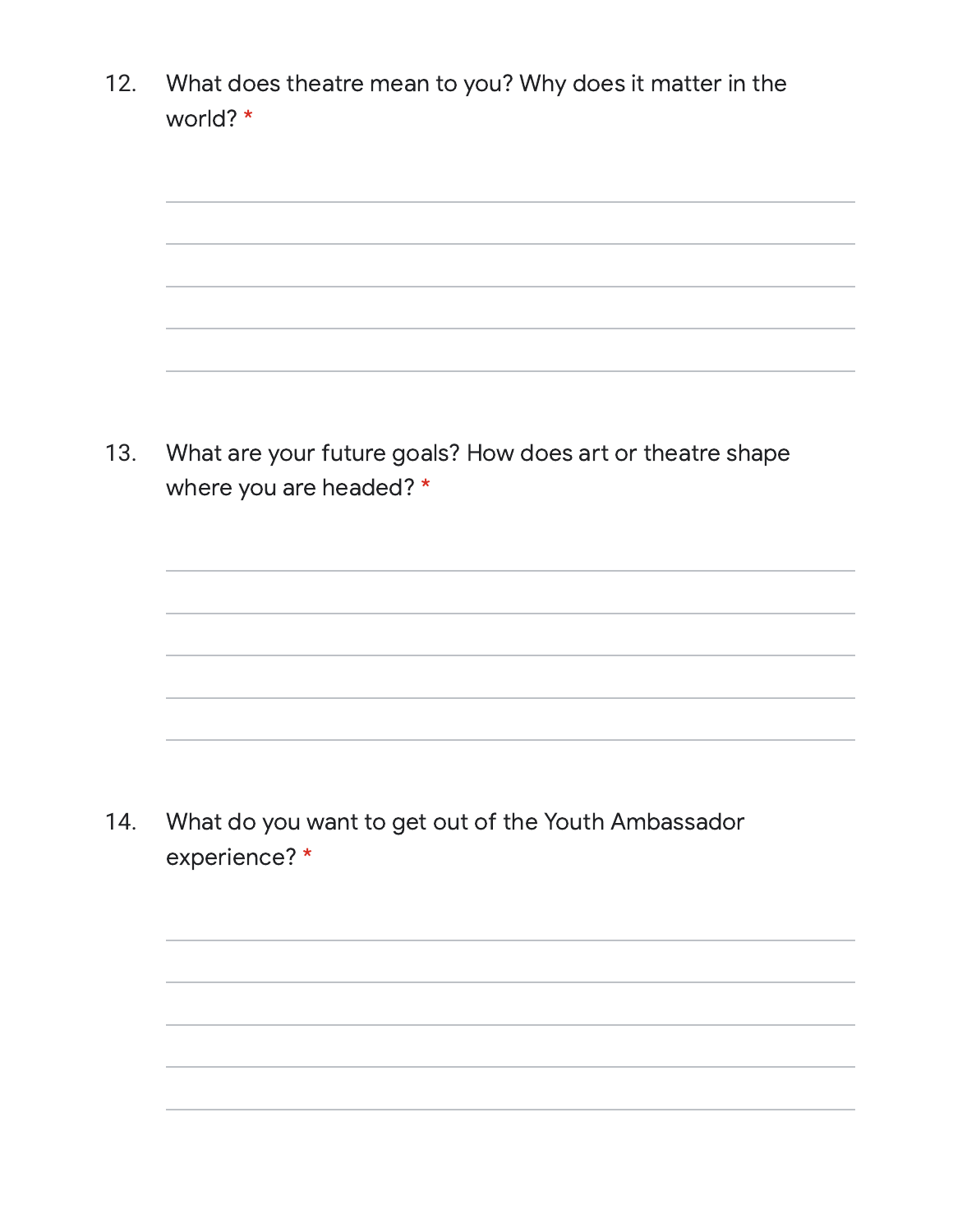15. What is the name of the teacher or adult mentor who will send a written recommendation on your behalf? \*

16. What is this teacher/mentor's email address? \*

17. I understand that the Youth Ambassador Program requires work & commitment. I agree to engage in the program to the best of my ability and attend every meeting & event as I am able. I understand that the Youth Ambassador Program is highly competitive and a spot within the program is not guaranteed.

*Check all that apply.*

18. I confirm that my caregiver is aware of, and supports, my application for the Youth Ambassadors program. \*

*Check all that apply.*

I confirm